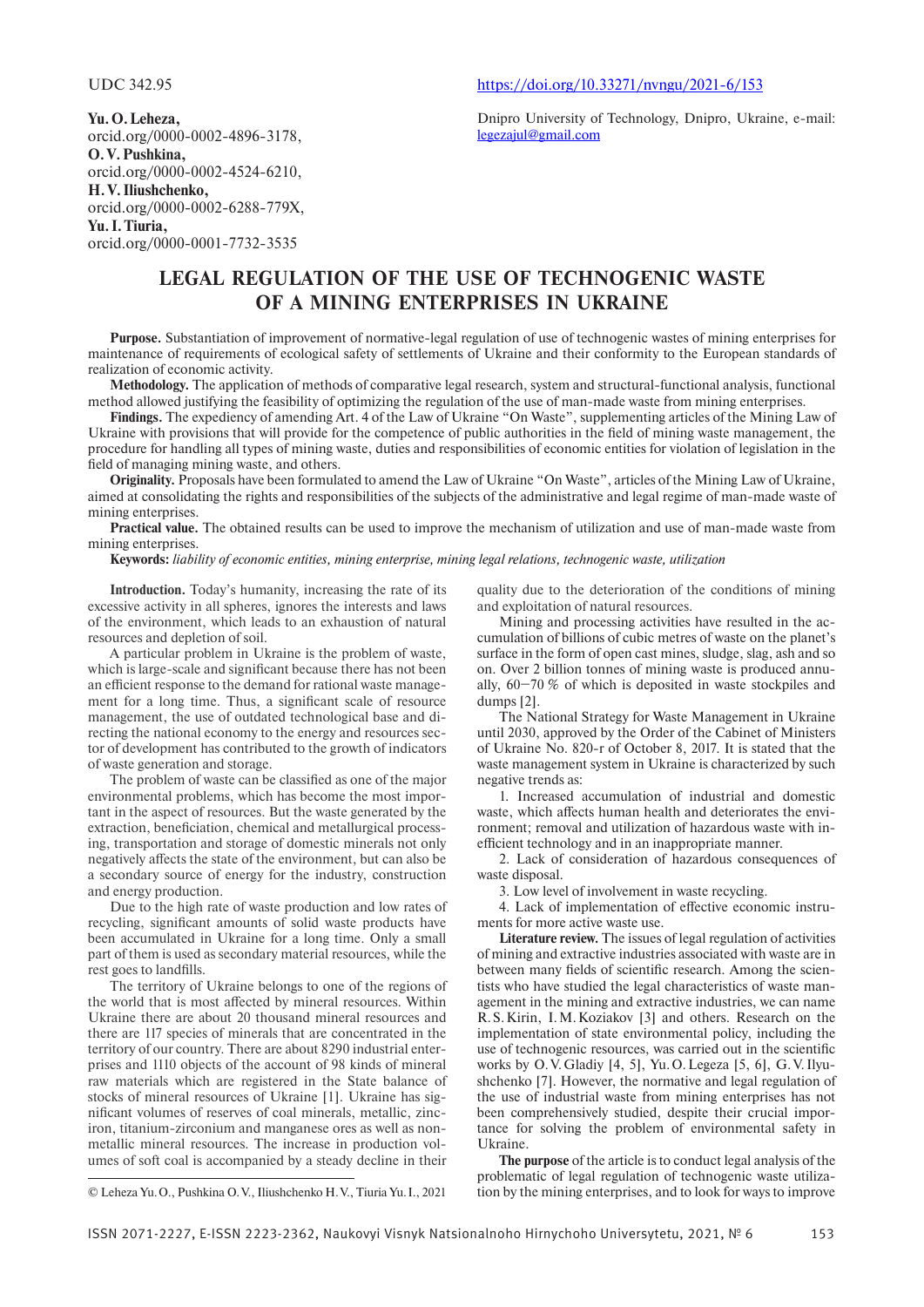it in order to achieve the goals of implementation of European standards of environmental protection of the production.

The research methodology is based on the use of a complex set of general scientific and special scientific methods of examination of legal facts, objects and phenomena. Application of the dialectic method of scientific knowledge enabled us to analyse the current and future national legislation of Ukraine that regulates the regime of technogenic waste utilization by the mining and water producing enterprises. Using the method of structural and functional analysis and systematization allowed establishing the features of the procedure for obtaining special permits for the use of industrial waste from mining enterprises. The functional method allowed identifying the features of legal regulation of the subjects of the regime of conduct with technogenic mining waste.

**The main part.** The worsening ecological crisis in Ukraine is provoked by the accumulation of significant volumes of waste due to the lack of effective technologies and measures which could prevent their rapid accumulation, as well as their utilization, disposal and recycling. All of this is the main reason for the development of the national economy. Consequently, effective systems need to be put in place to prevent waste generation, recycling and utilization that will function at the national level. This should be a strategic objective of state policy aimed at creating an energy- and resource-independent country, in particular for the economy of mineral resources in the world as a whole.

Industrial wastes such as waste and dissolved rock, ash and slag, sludge, mule, flotation and gravitation tailings, metallurgical slags are produced during extraction, enrichment, recycling and storage of solid minerals. The amount of its solid phase in Ukraine reaches 0.6 billion cubic metres. A total of 8.6 billion cubic metres of solid industrial waste has accumulated on 50 thousand hectares of land surface. Of these, only 0.12 billion cubic metres are used for the production of construction materials and mineral additives, while the rest is left on landfills and dumps [8].

Thus, in order to prevent the negative process of degradation of waste caused by uncontrolled accumulation and storage of waste, Ukraine has established the legal framework regulating the management of waste. However, there is still no unified legal framework for waste management. Accordingly, today it is important to create the right conditions to ensure the mechanism of legal regulation of waste generation, recycling and utilization, the possibility of using innovative approaches to the integrated solution of problems associated with waste.

Article 5 of the Code of Ukraine on Subsoil (hereinafter referred to as the CUoS) stipulates that technogenic deposits of soft diggings are places with accumulated wastes of extraction, enrichment and processing of mineral raw materials with estimated reserves of industrial value. This article also states that "all genera of bark spoil, including technogenic ones, with reserves assessed as industrial, constitute the State Fund of deposits of Mineral Resources" [9, Art. 5].

Records of state deposits and stock of crushed stone, including those of man-caused and natural origin, are kept according to the Order of the Cabinet of Ministers of Ukraine of December 31, 1995 No. 75 "On approval of the Procedure of state registration of deposits, stocks and manifestations of minerals" [10]. It is the duty of the State Service for Geology and Mineral Resources of Ukraine to maintain the inventory of resources, reserves and manifestations of minerals. Every year it prepares an analytical report on the state of mineralsyrup base of Ukraine, the prospects of its formation and development. Today in the State Fund of deposits of crude diggings, there are only 13 technogenic deposits registered. But the actual amount of accumulated waste significantly exceeds the data contained in the state statistics, since during statistical observations the revenues of bankrupt and nonperforming enterprises are not taken into account. However, they are signifi cant in terms of volume.

Taking into account the norms of Article 23 of the Law of Ukraine "On the protection of the natural environment" of June 25, 1991, it is necessary to mention that the expenses of the bankrupt and non-operating enterprises are not included in the total volume. It should be noted that access to the State Cadastre of Natural Resources, which includes geospatial data, metadata and services, and other activities on them are carried out on the Internet in accordance with the Law of Ukraine "On National Infrastructure of Geospatial Data" of June 13, 2020 [11]. According to this, the scientific and production establishment of the State Geological Survey of Ukraine (SRDE "Geoinform Ukraine") together with the Geological Survey of Norway within the joint project EIMI-DA − European Integration of Mineral Resources Data, created an interactive map of technogenic objects, including waste dumps, terrickons, sludge reservoirs and other objects (metallurgical slags, ashes, sludge deposits, mine rocks, rock formations, and so on) [12].

Within the territories of Ukraine's nine regions, including Volyn, Dnipropetrovsk, Donetsk, Luhansk, and Lviv regions, there are a significant number of technogenic objects (waste, rock formations, exposed rocks, ash and slag waste, iron and steel slags, rock particles, and others), the largest part of which is waste  $(3,059,479 \text{ thousand m}^3)$  and mining waste  $(1,523,170$ thousand  $m<sup>3</sup>$ ). This concentration of industrial objects on the ground has led to the exclusion of more than 51,000 hectares from the land use [13].

The mining industry is one of the largest industrial sources of pollution of the biosphere. Mining activities lead to a sharp deterioration of the ecological situation on the lands of the mining allotment and the adjacent territories. Mass explosions in quarries occur regularly and are major sources of dust and toxic gases. The location of quarries, dumps, sludge and tailings ponds near settlements leads to dust and poisoning of the environment by combustion products. At the same time, of the world's large production of tens of billions of tons of mineral resources, only up to ten percent is used directly in production. The rest of the extracted raw materials are wastes from mining and processing industries. These wastes contain consists of unconditional waste rock dumps, waste rock, mining and processing waste, and waste from metal processing.

It should be noted that natural dumps are a rather complicated set that creates many problems for the environment, including: weathering and leaching of rock with scattering around the neighbourhood, spontaneous combustion with greenhouse gas emissions and more. Mining enterprises are constantly violate the regulations governing the storage of rock and the formation of existing rock dumps, which may result in spontaneous combustion of other rock dumps. The controlling bodies reveal the facts of formation of technological rock in dumps in the absence of the project of performance of these works and the passport of places of rock storage. Measures to drain wastewater from rock dumps are also not implemented.

According to Art. 4 of the Law of Ukraine "On Waste" of March 5, 1998, it regulates relations related to the formation, collection and procurement, transportation, storage, treatment (processing), utilization, disposal, decontamination and disposal of waste generated in Ukraine, are transported through its territory, exported from it, as well as with the transportation, treatment and utilization of wastes imported into Ukraine as secondary raw materials [14, Art. 4]. At the same time, part 3 of Art. 4 of the Law of Ukraine "On Waste" further establishes that the peculiarities of the regulation of relations regarding the treatment of non-tradable gaseous substances released directly into the air, substances discharged with wastewater into water bodies (except those that accumulate and are subject to export to specially designated storage sites), radioactive waste and substances contaminated with them, overburden rocks of mining enterprises, which are used for backfilling technology to seal the produced space, scrap metal, including by-products from the production and pro-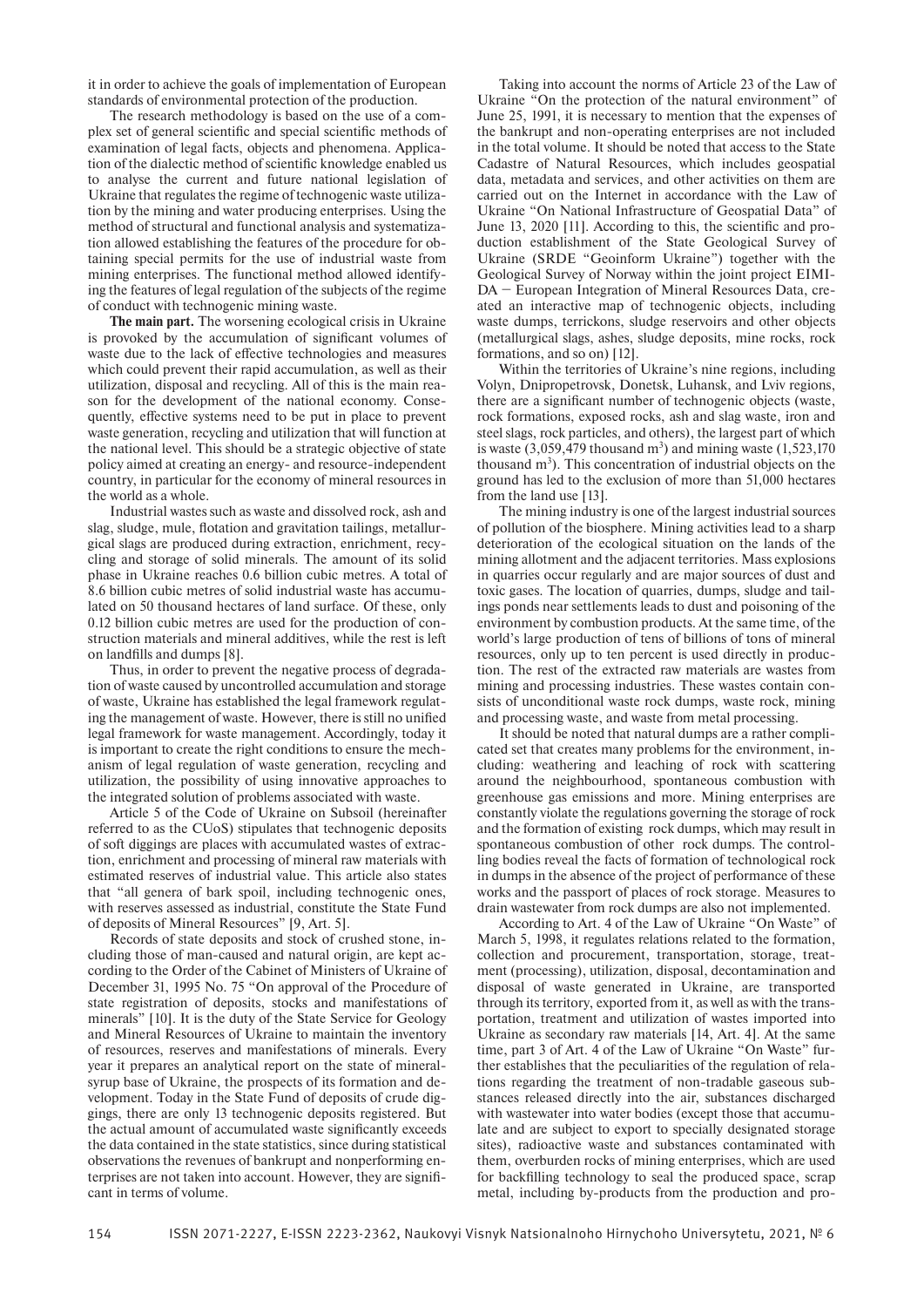cessing of ferrous and nonferrous metals and their alloys (slags, sludges and other), as well as secondary material or energy resources and other waste are determined by the relevant laws. However, today there is no special legislation on waste from the mining industry.

The bill "On Waste Management" of November 1, 2020 (hereinafter called the bill), which has already been considered by the Parliament of Ukraine in its first reading, does not solve this problem. In fact, Article 2 of this draft law stipulates that it shall not cover, for instance: uncontaminated gaseous substances that are released directly into the air; radioactive waste; waste from extractive industries resulting from mining operations, extraction, processing and storage of waste rock and the development of waste rock deposits which are regulated by law [15, Art. 2].

The content of the bill demonstrates the need to adopt a significant number of laws on specific types of waste and activities with them: waste from the extractive industry (part 2 of Art. 2), expanded liability systems for producers of products (part 1 of Article 10), economic instruments to prevent waste generation, ensure their recycling and other renewal (part 2 of Art. 57), and so on. However, from the point of view of ensuring systematic legislative regulation of relevant public relations, it is legally more appropriate to solve general waste management issues within the framework of a single waste legislation act, and in special laws to determine the details of such activities with specific types of waste, if necessary.

It should also be noted that the proposed title of the bill ("On Waste Management") is narrower than its content and does not take into account the fact that waste management is only one aspect of the legal regulation of relevant public relations. This is explained, in particular, by the fact that in accordance with the definition of this term in part 1 of Art. 1 of the bill, such management means "collection, transportation, recovery (including sorting) and disposal of waste, including supervision of such operations and further care of waste disposal facilities". However, in addition to these issues, the bill regulates others. In this regard, in our opinion, the name "On Waste" will be a better name, as it allows one to more accurately reflect all public relations related to waste than the name "On Waste Management".

Furthermore, it should be noted that the term "management" in the draft law is used not only as a definition of certain waste management activities, but also as a characteristic of organizational and procedural activity of the bodies of legislative power and local self-government, which makes it difficult to understand and does not comply with the principle of legal definiteness. For example, the administrative activity of the Cabinet of Ministers of Ukraine it means "general management in the field of waste management" (part 1 of Article 19 of the bill), in the field of the management of the central body of executive power, which ensures the formation and implementation of the state policy in the field of environmental protection it means "ensuring the formation of the state policy in the field of waste management" (part 1 of Article 20 of the draft law), in the field of the management activities of the governing bodies of rural, village, city councils and councils of united territorial communities it means "organization of management of household waste, construction waste and demolition waste" (part 2 of Article 26 of the draft law). With this in mind, the term "waste management" in the draft law should be replaced with "waste handling" (also taking into account that this term is used in the current Law of Ukraine "On Waste"), leaving the use of the term "management" for the relevant activities of the state authorities and local self-government bodies.

Moreover, the current Law of Ukraine "On Waste" considers waste management to be "activities aimed at preventing waste creation, collection, transportation, sorting, storage, treatment, reprocessing, recycling, utilization, decontamination, waste disposal and burial, including control of these operations and monitoring of disposal sites" [14, Art. 1]. More-

over, the use of the term "waste management" in the title of the general law in this sphere of public relations is not fully in line with the legislation of the European Union, which is addressed by European Parliament and EU Council Directive No. 2008/98/EC where "waste management" or "waste handling" is considered as part of the general legal regulation of public relations in relation to waste.

The regulatory framework of Ukraine in the field of waste management regulates a fairly wide range of relations between business entities and public authorities and, in particular, the control and supervision of compliance with the law by the first ones. However, even among domestic scientists there is no unanimity on the definition of the essence of the concepts "industrial waste", "production waste", and so on. There is also no clear definition of "industrial waste" in national legislation. Of course, this complicates their understanding, clear demarcation and leads to differences in the correct application and compliance with waste legislation.

Today the basic document in Ukraine for information support and waste management is the State Waste Classifier approved by the Order of the State Committee of Ukraine for Standardization, Metrology and Certification of February 29, 1996, No. 89 [16]. It establishes the classification of wastes on the basis of the accounting system in compliance with international normative documents, standards in the field of environmental protection, resource conservation and recycling of raw materials. In general, waste is divided into two main groups: waste from production (industrial waste) and waste from consumption. Waste production includes materials, goods, products, which were created in the process of manufacturing products, performing work or providing services and are not used at the enterprise (organization), or those that are wholly or partly lost their serviceability. They account for close to 90 % of the total amount of waste accumulated in Ukraine.

In the scientific community there are thoughts about the need to reform the approach to determining the status of industrial waste and, accordingly, the approaches to administrative and legal regulation of their management. Thus, O. V. Gladiy proposes replacing the legal regime of mining wastes from the waste of technogenic genera of crushed diggings into technogenic mineral in addition to tax allowances and reductions in prices for using their facilities as well as their wide implementation [4]. In our opinion, it would be advisable to introduce the notion of "industrial waste" into the legislation, which would facilitate their separation from other types of waste, and would ensure more effective implementation of the legislation in this area. Formulating the concept of "industrial waste" should be based on the general concept of "waste" contained in the Law of Ukraine "On Waste", taking into account the specificity of this particular type of waste.

There are different classifications of solid industrial waste:

- by industry (waste from the oil industry, metallurgy, chemical and other industries);

- by specific enterprises;

- by aggregate state (solid, rare, gas-intensive);
- by the combustion (combustible and non-combustible);
- by processing methods;

- by the level of safety (divided into four classes:  $I - ex$ tremely hazardous; II – highly hazardous; III – moderately hazardous; IV – low risk). Article 34 of the Law of Ukraine "On Waste" defines the requirements for the management of hazardous waste, according to which all hazardous wastes are divided into four classes and are subject to accounting in terms of their adverse impact on the natural environment and human health. A business entity that owns or operates at least one hazardous waste management facility has certain responsibilities, including the obligation to prevent pollution of natural environment and in case of its occurrence to eliminate the pollution and its consequences; to take measures aimed at prevention of accidents, elimination of their consequences and protection of people and natural environment from their im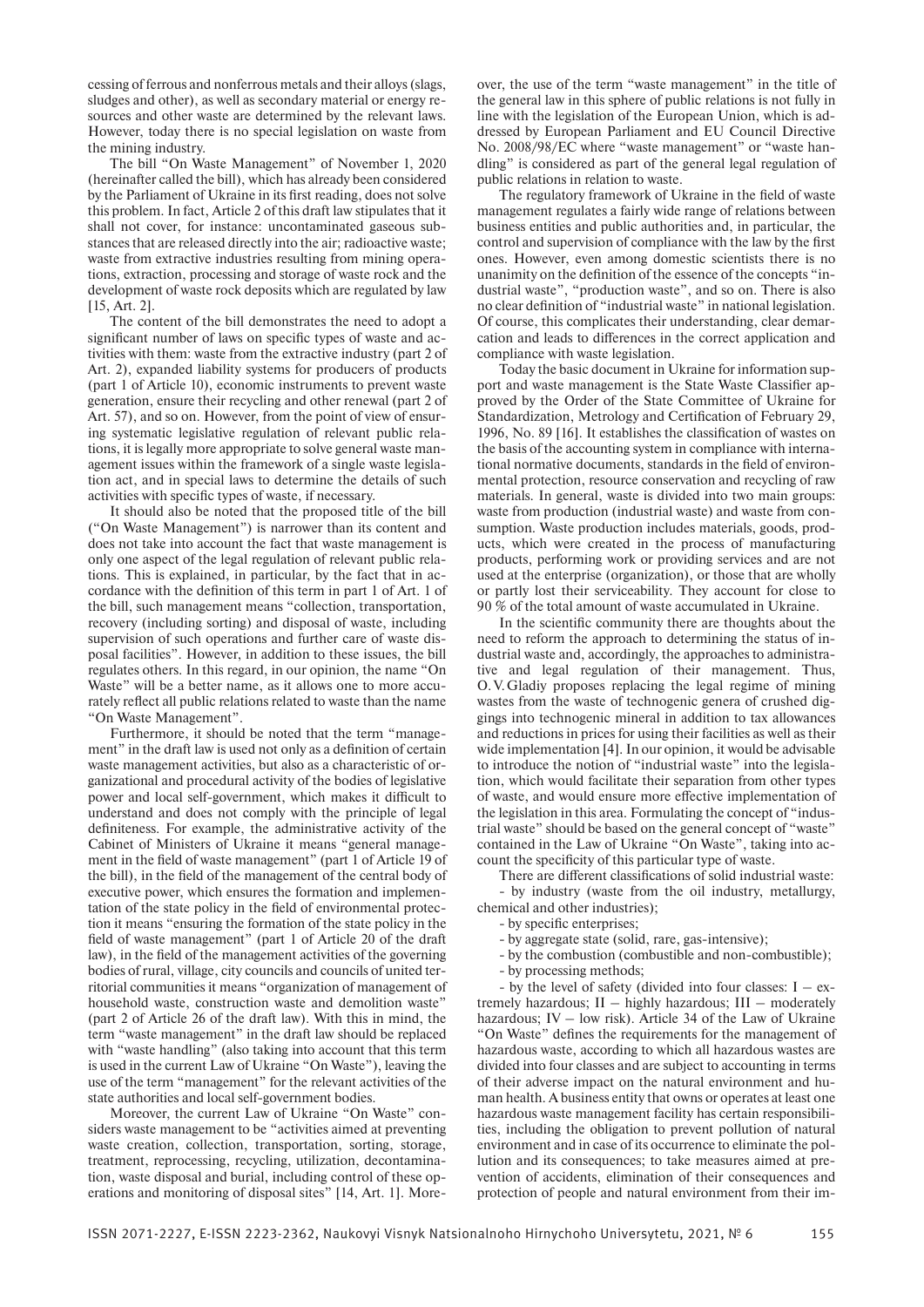pact; to have a license for operations in the field of hazardous waste management [14, Art. 34].

Disposal of hazardous wastes is allowed only in properly equipped areas and is carried out in accordance with the license conditions for the management of hazardous wastes. Subjects of the economic activity, in whose territory hazardous wastes are stored, are in accordance with the law in the objects of increased risk. Mandatory insurance is also subject to liability of the management entity, which owns (operates) the object of involvement in hazardous waste, for damage caused by accidents at such facilities to the lives, health, property of individuals and legal entities. Thus, waste legislation gives a special status to hazardous waste and imposes special duties on the business entities associated with an increased level of attention of the state to the order of management of such waste. Currently, there is no clear answer at the legislative level as to whether all mining waste is harmless or not.

It should be noted that the resolution of the Cabinet of Ministers of Ukraine "On Identification and Declaration of Safety of High Risk Objects" No. 956 of July 11, 2002 [17] to implement the Law of Ukraine "About the objects of high risk" established norms of the mass thresholds of hazardous substances, which allow a given object to be included in the list of unhazardous ones. Considering the fact that waste is always defined as substance, we can conclude that the given decree of the Cabinet of Ministers of Ukraine can serve as a criterion for determining the status of mine waste − whether it is hazardous or safe. At the same time, in the absence of a special law referred to in Art. 4 of the Law of Ukraine "On Waste", and in conditions of systematic analysis of the state of legal regulation of waste management in the mining industry it should be noted that now the classification of waste, its division into certain groups and classes is based on the State Classifier of Waste.

Today, the mining and waste management companies, as well as other entities of waste-related legal relations, have to comply with Articles 16 and 17 of the Law of Ukraine "On Waste", which contain an exhaustive list of rights and a nonexhaustive list of duties of entities related to waste. For example, such entities are obliged to: prevent waste production and reduce the waste production volume; keep an initial count of the quantity, type and composition of waste produced, transported, stored, treated, disposed of and to submit statistical reports in accordance with the procedure established by law.

In addition, economic entities are required to have a permit to carry out waste management operations if their activities result in generation of waste for which the indicator of total waste generation exceeds the level of 1000. If the business activities of economic entities result exclusively in waste production, for which the indicator of total waste production is between 50 and 1000, these entities must jointly submit waste declarations according to the procedure established by the Cabinet of Ministers of Ukraine.

Moreover, Article 33 of the Law of Ukraine "On waste disposal" also establishes certain requirements for mining enterprises and other entities that store waste. For example, waste storage and disposal shall be carried out in accordance with the requirements of environmental safety and in a manner that ensures maximum utilization of the waste or its transfer to other consumers. For each site or object of storage or disposal of waste a special passport is produced, where the name and code of the waste are noted as well as its quantitative and qualitative composition, location as well as technical characteristics of the storage or disposal site and details of the control methods for safe operation of the locations or facilities.

Waste storage and disposal shall be carried out at the locations designated by local authorities taking into account the requirements of land and environmental legislation, in the presence of a permit for operations in the field of waste management, which specifies types and quantities of waste, general technical requirements, safety measures, information on the establishment, designation, methods of waste treatment in ac-

cordance with the established conditions of their storage [14, Art. 33]. The places or objects defined for waste storage shall be used only for the waste applied for the permit.

Unauthorized dumping and placement of waste are forbidden in the underground horizons, in the territory of cities and other settlements, in the territories of the natural reserve fund, on land conservation, health, recreational and historical and cultural purposes, recreational and historical and cultural purpose, in areas of water protection zones and zones of sanitary protection of water objects, in other places, which can cause a threat to the natural environment and human health. Disposal of wastes in the waste dumps is allowed only in exceptional cases after special investigations and in compliance with the rules and regulations stipulated by the legislation.

It is worth noting that to some extent the order of management of mining waste is specified in the regulatory and technical documentation. For example, the Statute on internal waste disposal and waste composition in ore mining and flux-carrying enterprises, approved by the Order of the Ministry of Industry and Trade of Ukraine No. 412 of August 17, 2004, is a legal support of one of the ways to carry out mining and technical reclamation of certain plots of deep quarries.

Certain issues of waste management in the mining industry are also regulated by the Code of Ukraine on Subsoil. In particular, paragraph 10 of Art. 8 of the CUoS states that the competence of the Cabinet of Ministers of Ukraine in the field of geological study, the use and protection of mineral resources, including the decision on the use of surface resources for the storage and disposal of waste products and other hazardous substances, is related to this. In accordance with Article 22 of the CUoS, the disposal of industrial waste and other hazardous substances and waste water discharge is allowed in exceptional cases, if the rules, regulations and requirements stipulated by the Ukrainian legislation are strictly adhered to. Water for the above purposes is provided in accordance with Art. 19 of the CUoS according to the results of special investigations and on the basis of designs, made at the request of interested enterprises, institutions and organizations [9, Art. 19].

**Conclusions.** On the basis of the above, we should consider that the problem of waste management in the mining industry must be solved first of all, by introducing an effective legislative regulation of waste management, which should be based on the study on national peculiarities in the solution of this problem and the positive experience of European legislation. In view of the provisions of Art. 4 of the Law of Ukraine "On Waste", it is advisable to supplement the Mining Law of Ukraine with provisions that would provide for the competence of the state authorities in the field of waste management in the mining and mineral industry. The procedure for the management of all types of waste from the mining and mineral processing enterprises, the responsibilities and liability of entities for violation of the law in the field of management of waste from the mining and mineral processing industry, and so on.

The introduction of such changes in the mining legislation of Ukraine will not contradict the provisions of Art. 4 of the Law of Ukraine "On Waste"and, conversely, will promote the creation of a transparent and understandable system of waste management of the mining industry, and can develop and implement mechanisms to reduce hazardous impacts on the environment and human health.

Given the analysis of long-term legislation of Ukraine in the studied area of relations, it is considered appropriate in the legislative terminology on waste in competition between the terms "waste management" and "handling wastes" to prefer the term "waste management", by which we propose to understand actions aimed at prevention of waste generation, collection, transportation, storage, recovery (including sorting, recycling) and disposal (utilization, decontamination ) of waste, including control over such operations and further supervision